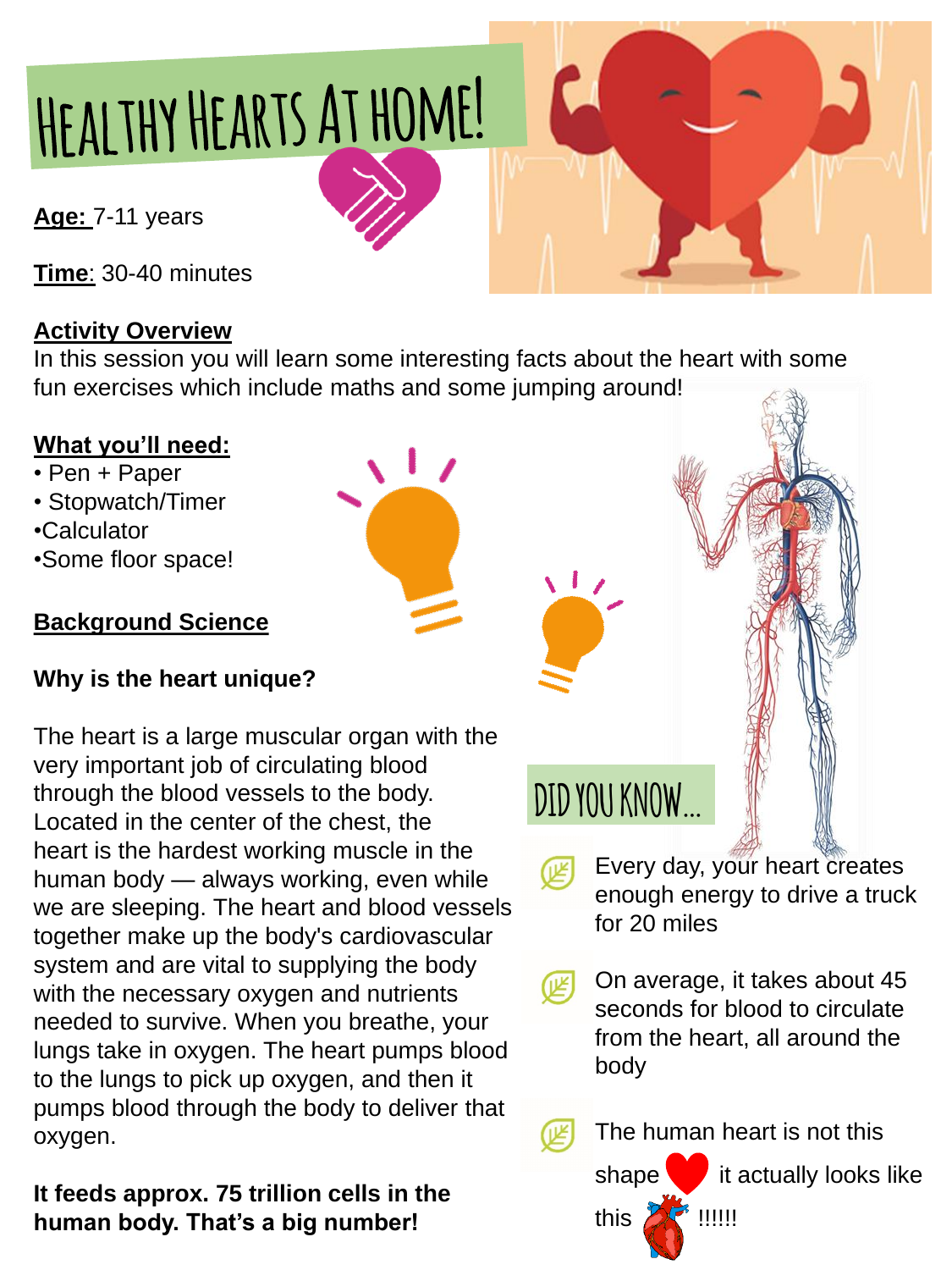

### **We're now going to calculate the total number a heart beats in an average lifetime!**

This is a good time to practice your long multiplication so have your pen + paper ready!!!

We are going to say your heart beats an average of 100 times a minute.

We will say the average lifetime is 70 years.

First sum: 100 x 60= 1hr

That number x 24= One Day!

That number x 365= One Year!

That number x 70= One Lifetime!

(Try to do the sum yourself or ask your parents or sibling to help you)

Once you have a number have a go and practice how to say the whole number in

one go.

Is it anything like this- 2,943,360,000!??

(Two billion, nine hundred and forty million, three hundred and sixty thousand!) Have a think about why the numbers a slightly different, is there any time during the day when you're heart rate would be less?

#### **Can you guess how many times your heart beats in a minute?**

Write your answer down.

(answers are at the bottom of the worksheet, upside down)

#### ANSWERS:

Your heart beats between 60-100 times a minute

Average beats- 3,679,,000,000 (Three billion, six noibred and seventy nine million, two hundred million)



## Discussion-how can we keep our hearts healthy?